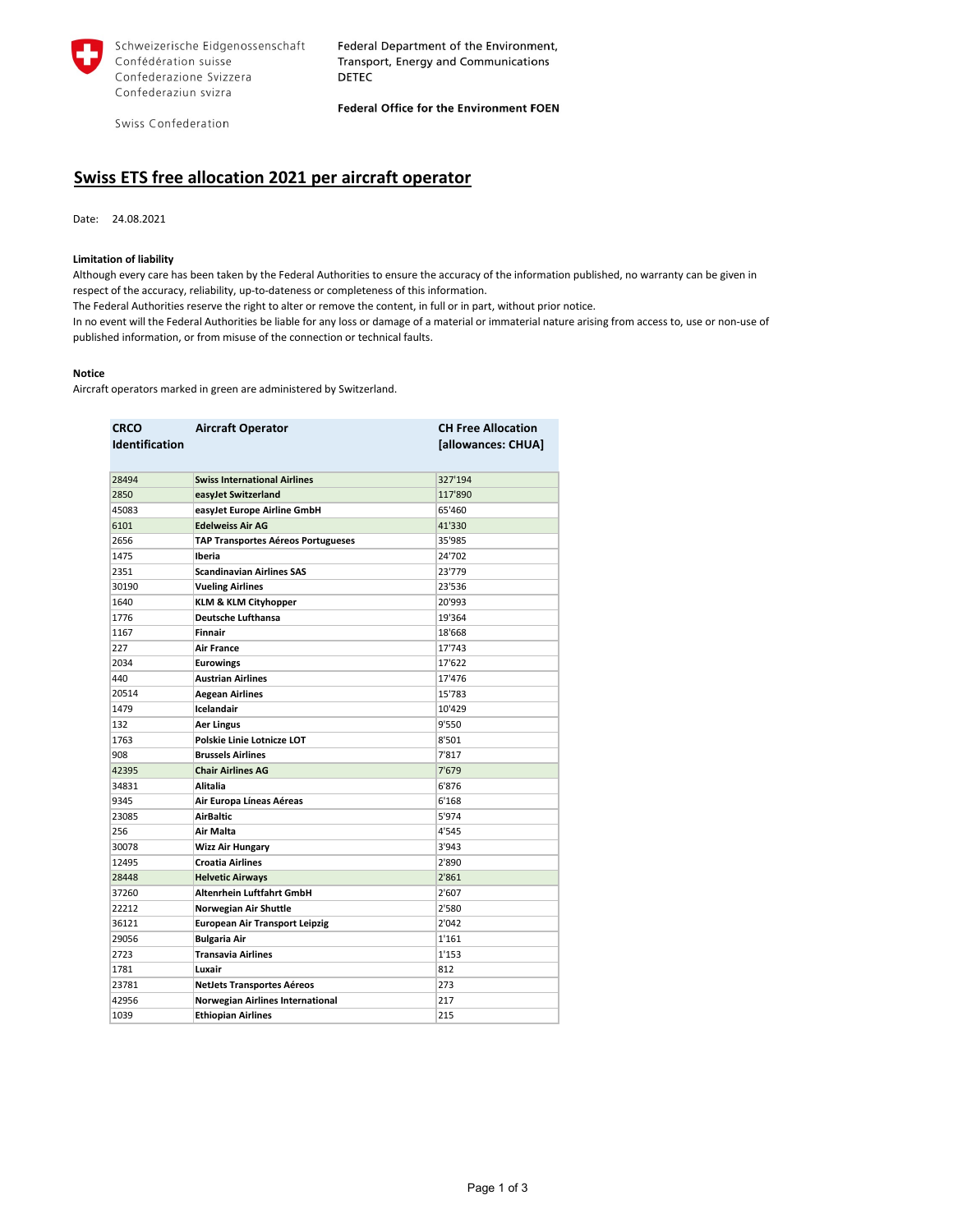

Federal Department of the Environment, Transport, Energy and Communications **DETEC** 

## Federal Office for the Environment FOEN

|  | Swiss Confederation |
|--|---------------------|
|  |                     |

| <b>CRCO</b>           | <b>Aircraft Operator</b>               | <b>CH Free Allocation</b> |
|-----------------------|----------------------------------------|---------------------------|
| <b>Identification</b> |                                        | [allowances: CHUA]        |
|                       |                                        |                           |
| 2297                  | <b>Royal Jordanian Airlines</b>        | 170                       |
| 36143                 | <b>Enter Air</b>                       | 163                       |
| 24903                 | <b>Smartwings</b>                      | 138                       |
| 27011                 | <b>ASL Airlines Belgium</b>            | 105                       |
| 1147                  | <b>Federal Express</b>                 | 102                       |
| 28237                 | Twin Jet                               | 99                        |
| 32268                 | <b>Air Hamburg</b>                     | 71                        |
| 38604                 | <b>SmartLynx Estonia</b>               | 65                        |
| 2752                  | Tunisair                               | 58                        |
| 258                   | <b>Royal Air Maroc</b>                 | 58                        |
| 38482                 | Vista Jet                              | 54                        |
| 17692                 | <b>Onur Air</b>                        | 49                        |
| 18671                 | <b>Volga-Dnepr Airlines</b>            | 46                        |
| 9122                  | <b>Cartier Europe</b>                  | 42                        |
| 1389                  | <b>TUIfly</b>                          | 38                        |
| 4744                  |                                        | 34                        |
|                       | <b>Titan Airways</b>                   |                           |
| 21450                 | <b>BRA Braathens Regional Aviation</b> | 28                        |
| 26052                 | <b>Global Jet Luxembourg</b>           | 27                        |
| 30323                 | <b>International Jet Management</b>    | 22                        |
| 3456                  | <b>Air Alsie</b>                       | 21                        |
| 30777                 | <b>Corendon Airlines</b>               | 18                        |
| 31322                 | <b>Jet Story</b>                       | 17                        |
| 33061                 | <b>Avcon Jet AG</b>                    | 16                        |
| 28019                 | Air Pink                               | 16                        |
| 31311                 | <b>MSC Aviation</b>                    | 15                        |
| 444                   | <b>MHS Aviation</b>                    | 15                        |
| 26684                 | <b>TAG Aviation UK</b>                 | 14                        |
| 23603                 | <b>London Executive Aviation</b>       | 13                        |
| 28445                 | <b>BH Air</b>                          | 12                        |
| 4402                  | Gestair                                | 11                        |
| 26254                 | Carpatair                              | 11                        |
| 27518                 | <b>ASL Airlines France</b>             | 11                        |
| 33204                 | <b>INEOS Aviation</b>                  | 10                        |
| 4357                  | Sun Air of Scandinavia                 | 10                        |
| 38494                 | Cavok Air                              | 10                        |
| 30560                 | <b>ABS Jets</b>                        | 7                         |
| 45298                 | Sparfell Luftfahrt GmbH                | 7                         |
| 29471                 | <b>Execulet Europe AG</b>              | 6                         |
| 33517                 | MJet                                   | 6                         |
| 6064                  | <b>Dubai Air Wing</b>                  | 5                         |
| 8484                  | <b>SIRIO</b>                           | 5                         |
| 859                   | <b>Czech Airlines</b>                  | 5                         |
| 2840                  | <b>Volkswagen AirService GmbH</b>      | 5                         |
| 29427                 | <b>Flying Service</b>                  | 5                         |
| 32000                 | <b>Privilege Style</b>                 | 5                         |
| 31977                 | <b>Air King Jet</b>                    | 4                         |
| 43646                 | Global Jet IOM                         | 4                         |
| 31722                 | <b>Gainjet Aviation</b>                | 3                         |
| 33709                 | <b>PMI Global Services</b>             | 3                         |
| 38579                 | <b>Sino Jet Management</b>             | 3                         |
| 26208                 | <b>Execulet Middle East</b>            | 2                         |